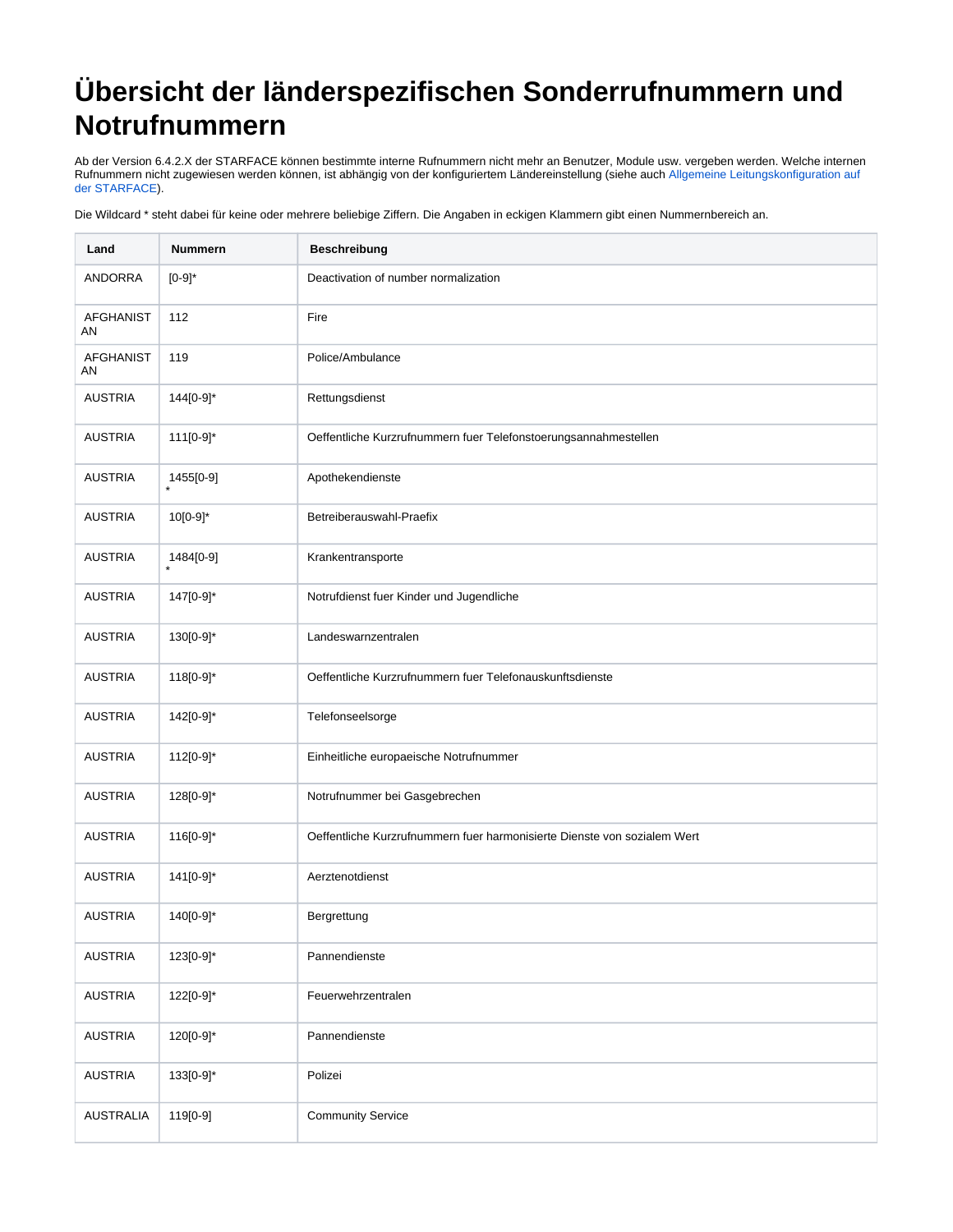| <b>AUSTRALIA</b>       | 106                 | <b>Emergency Call</b>                |
|------------------------|---------------------|--------------------------------------|
| <b>AUSTRALIA</b>       | 189[0-9]<br>$\{2\}$ | <b>Calling Card Services</b>         |
| <b>AUSTRALIA</b>       | 1100                | <b>Community Service</b>             |
| <b>AUSTRALIA</b>       | 180[0-9]*           | Free phone services                  |
| <b>AUSTRALIA</b>       | $18[0-9]\{2\}[0-9]$ | Free Phone Services                  |
| <b>AUSTRALIA</b>       | 112                 | <b>Emergency Call</b>                |
| <b>AUSTRALIA</b>       | 19[0-9]{2}[0-9]     | <b>Premium Rate Services</b>         |
| <b>AUSTRALIA</b>       | 12[0-9]{2}[0-9]     | <b>Several Network Services</b>      |
| <b>AUSTRALIA</b>       | 13[0-9]{2}[0-9]     | <b>Local Rate Services</b>           |
| <b>BELGIUM</b>         | 110                 | Emergency 110 Missing Children       |
| <b>BELGIUM</b>         | 112                 | Emergency 112                        |
| <b>BELGIUM</b>         | 116116              | Harmonisierte Dienste 116116         |
| <b>BELGIUM</b>         | 100                 | Emergency 100                        |
| <b>BELGIUM</b>         | 101                 | Emergency 101                        |
| <b>BELGIUM</b>         | 106                 | Emergency 106                        |
| <b>BULGARIA</b>        | 150                 | Ambulance                            |
| <b>BULGARIA</b>        | 116                 | Police                               |
| <b>BULGARIA</b>        | 160                 | Fire                                 |
| <b>BRAZIL</b>          | 100                 | Human Rights Secretariat             |
| <b>BRAZIL</b>          | $[0-9]$ *           | Deactivation of number normalization |
| <b>BRAZIL</b>          | 199                 | Civil Defense                        |
| <b>BRAZIL</b>          | 194                 | <b>Federal Police</b>                |
| <b>BRAZIL</b>          | 193                 | Firefighters                         |
| <b>BRAZIL</b>          | 192                 | Ambulance                            |
| <b>BRAZIL</b>          | 197                 | Civil Police                         |
| <b>BRAZIL</b>          | 128                 | <b>Standard Emergency Number</b>     |
| <b>BRAZIL</b>          | 190                 | <b>Military Police</b>               |
| <b>BRAZIL</b>          | 191                 | Federal Highway Patrol               |
| <b>BRAZIL</b>          | 198                 | State Highway Patrol                 |
| SWITZERLA<br><b>ND</b> | 115                 | civil services                       |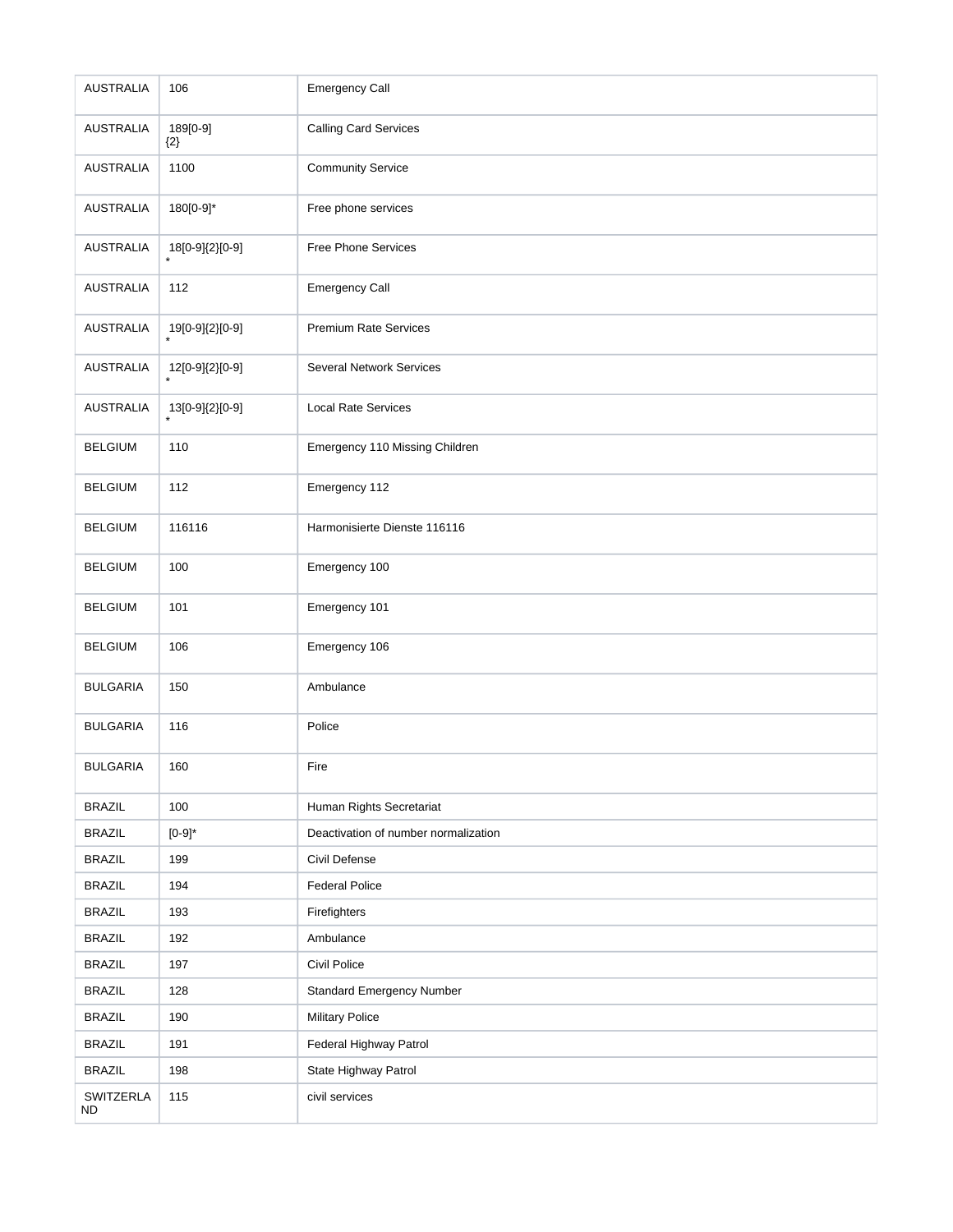| SWITZERLA<br>ND  | 118[0-9]*                   | Auskunft                                                   |
|------------------|-----------------------------|------------------------------------------------------------|
| SWITZERLA<br>ND  | 11[0,2][0-9]                | Notruf                                                     |
| SWITZERLA<br>ND. | 116[0-9]*                   | social services                                            |
| <b>CHILE</b>     | $[0-9]$ *                   | Deactivation of number normalization                       |
| <b>CYPRUS</b>    | 112                         | Emergency Call (Police, Ambulance, Fire service)           |
| <b>CYPRUS</b>    | 1[0,4,6,8]{1}[0-9]<br>${2}$ | Emergency service 4 digit                                  |
| <b>CYPRUS</b>    | 199                         | Emergency Call (Police, Ambulance, Fire service)           |
| <b>CYPRUS</b>    | 116[0-9]<br>${3}$           | Harmonized numbers for harmonized services of social value |
| <b>CYPRUS</b>    | 1[1-3,5,9]{1}[0-9]<br>${1}$ | Emergency service 3 digit                                  |
| <b>CYPRUS</b>    | 17[0-9]{3}                  | Emergency service 5 digit                                  |
| <b>CYPRUS</b>    | 118[0-9]<br>${2}$           | Directory enquiry services                                 |
| <b>CYPRUS</b>    | 16[0-9]{4}                  | Call routing prefixes                                      |
| <b>CYPRUS</b>    | 10[0-9]{2}                  | Carrier (pre-)selection codes                              |
| <b>CZECH</b>     | 118[0-9]<br>${1}$           | Directory enquiry services                                 |
| <b>CZECH</b>     | 13[0-9]<br>${3,4}$          | Public service numbers of network providers                |
| <b>CZECH</b>     | 199                         | Special number for public service                          |
| <b>CZECH</b>     | 112                         | Emergency 112                                              |
| <b>CZECH</b>     | 10[0-9]<br>${2,3}$          | Carrier network selection                                  |
| <b>CZECH</b>     | 14[0-9]{3}                  | Social, healt, assistance and security services            |
| <b>CZECH</b>     | 15[0-9]{1}                  | National emergency call numbers 150 to 159                 |
| <b>CZECH</b>     | 116[0-9]<br>$\{3\}$         | European harmonised numbers                                |
| <b>CZECH</b>     | 16[0-9]{2}                  | Global service routing                                     |
| <b>CZECH</b>     | 12[0-9]<br>${2,3}$          | Social, health and assistance services                     |
| <b>GERMANY</b>   | 11[0,2]                     | 110, 112 Notruf                                            |
| <b>GERMANY</b>   | 116[0-9]*                   | 116xyz EU-Rufnummern fuer Dienste von sozialem Wert        |
| <b>GERMANY</b>   | 118[0-9]*                   | 118xy Rufnummern fuer Auskunfts- und Vermittlungsdienste   |
| <b>GERMANY</b>   | 115                         | 115 Einheitliche Behoerdenrufnummer                        |
| DENMARK          | 18[0-9]{2}                  | Service number such as directory enquiry                   |
| DENMARK          | 114[0-9]*                   | Emergency 114 (Police)                                     |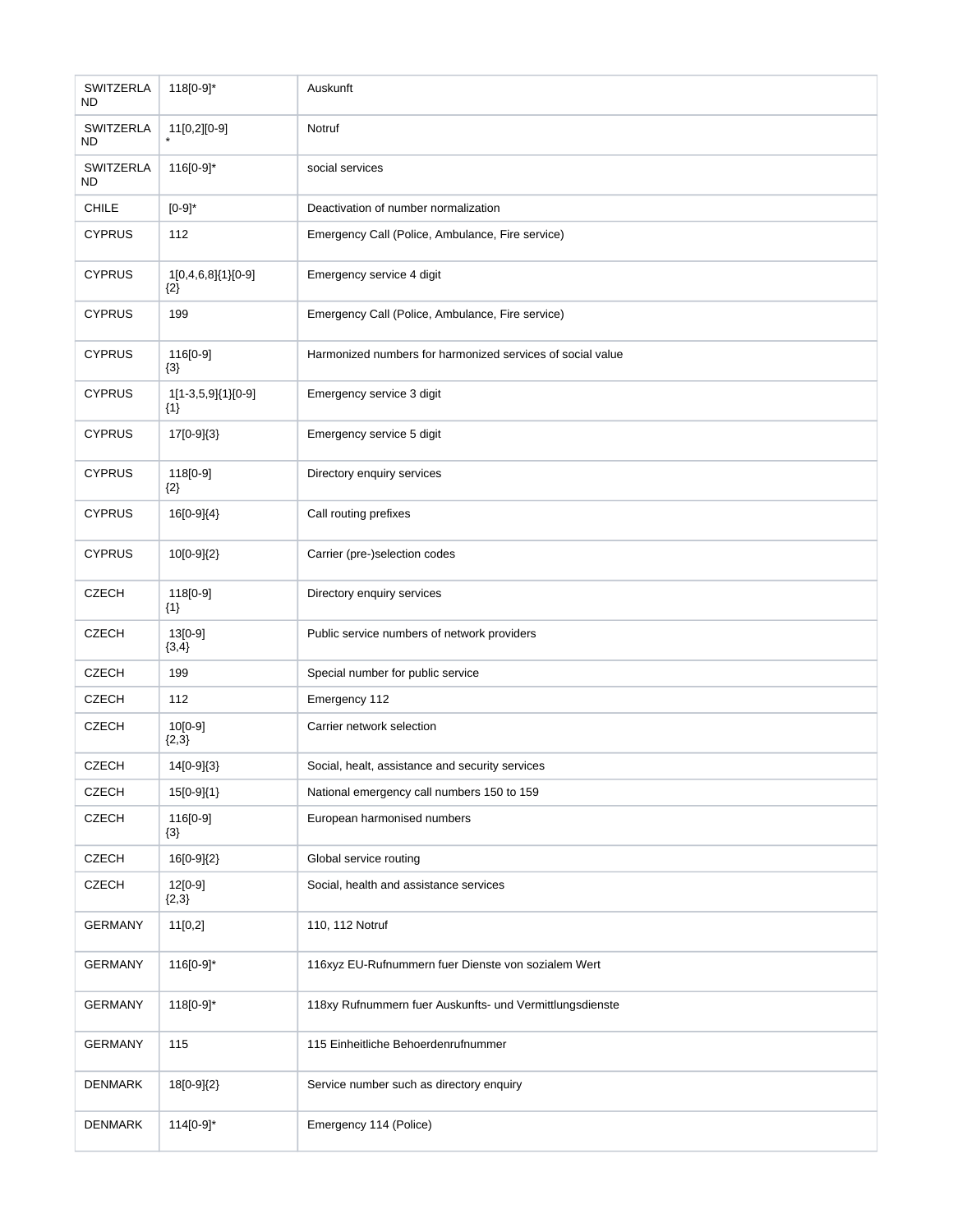| <b>DENMARK</b> | 112[0-9]*               | Emergency 112                                                               |
|----------------|-------------------------|-----------------------------------------------------------------------------|
| <b>DENMARK</b> | 10[0-9]{2}              | Carrier network selection                                                   |
| <b>DENMARK</b> | 116[0-9]<br>${3}$       | Social services                                                             |
| <b>DENMARK</b> | 16[0-9]{3}              | Carrier select code for data                                                |
| <b>SPAIN</b>   | 112[0-9]*               | <b>Emergency Calling</b>                                                    |
| SPAIN          | 10[3456][0-9]           | <b>Carrier Selection</b>                                                    |
| <b>SPAIN</b>   | 1[0-9][0-9][0-<br>91    | <b>Short Numbers</b>                                                        |
| <b>SPAIN</b>   | 116[0-9]*               | Harmonisierte Dienste von Sozialem Wert                                     |
| <b>SPAIN</b>   | $(00)$ ?800[0-9]        | Free phone services                                                         |
| <b>SPAIN</b>   | 118[0-9]*               | Auskunftsdienste                                                            |
| <b>FINLAND</b> | 118                     | service number of line providing telco                                      |
| <b>FINLAND</b> | 116006                  | Helpline for victims of crime                                               |
| <b>FINLAND</b> | 116111                  | Child helplines                                                             |
| <b>FINLAND</b> | 112[0-9]*               | Emergency 112                                                               |
| <b>FINLAND</b> | 10[0-9][0-9]            | Long distance operator prefixes                                             |
| <b>FINLAND</b> | 116111                  | Mannerheim League for Child Welfare                                         |
| <b>FINLAND</b> | 99[0-9][0-9]<br>$\star$ | International call-by-call operator prefixes                                |
| <b>FINLAND</b> | 116117                  | Non-emergency medical on-call service                                       |
| <b>FINLAND</b> | 116000                  | Hotline for missing children                                                |
| <b>FRANCE</b>  | 10[0-9]*                | Services des operateurs de reseau (numeros a 4 chiffres)                    |
| <b>FRANCE</b>  | 17[0-9]*                | Police ou Gendarmerie                                                       |
| <b>FRANCE</b>  | 119[0-9]*               | Enfance maltraitee                                                          |
| <b>FRANCE</b>  | 18[0-9]*                | Pompiers                                                                    |
| <b>FRANCE</b>  | 115[0-9]*               | Urgences sociales (ou SAMU social)                                          |
| <b>FRANCE</b>  | 116[0-9]*               | Services a valeur sociale harmonises                                        |
| <b>FRANCE</b>  | 15[0-9]*                | SAMU (Rettungsdienst)                                                       |
| <b>FRANCE</b>  | 112[0-9]*               | Numero durgence europeen (permettant dacceder aux trois services ci-dessus) |
| <b>FRANCE</b>  | $3[0-9][0-9][0-9][0-9]$ |                                                                             |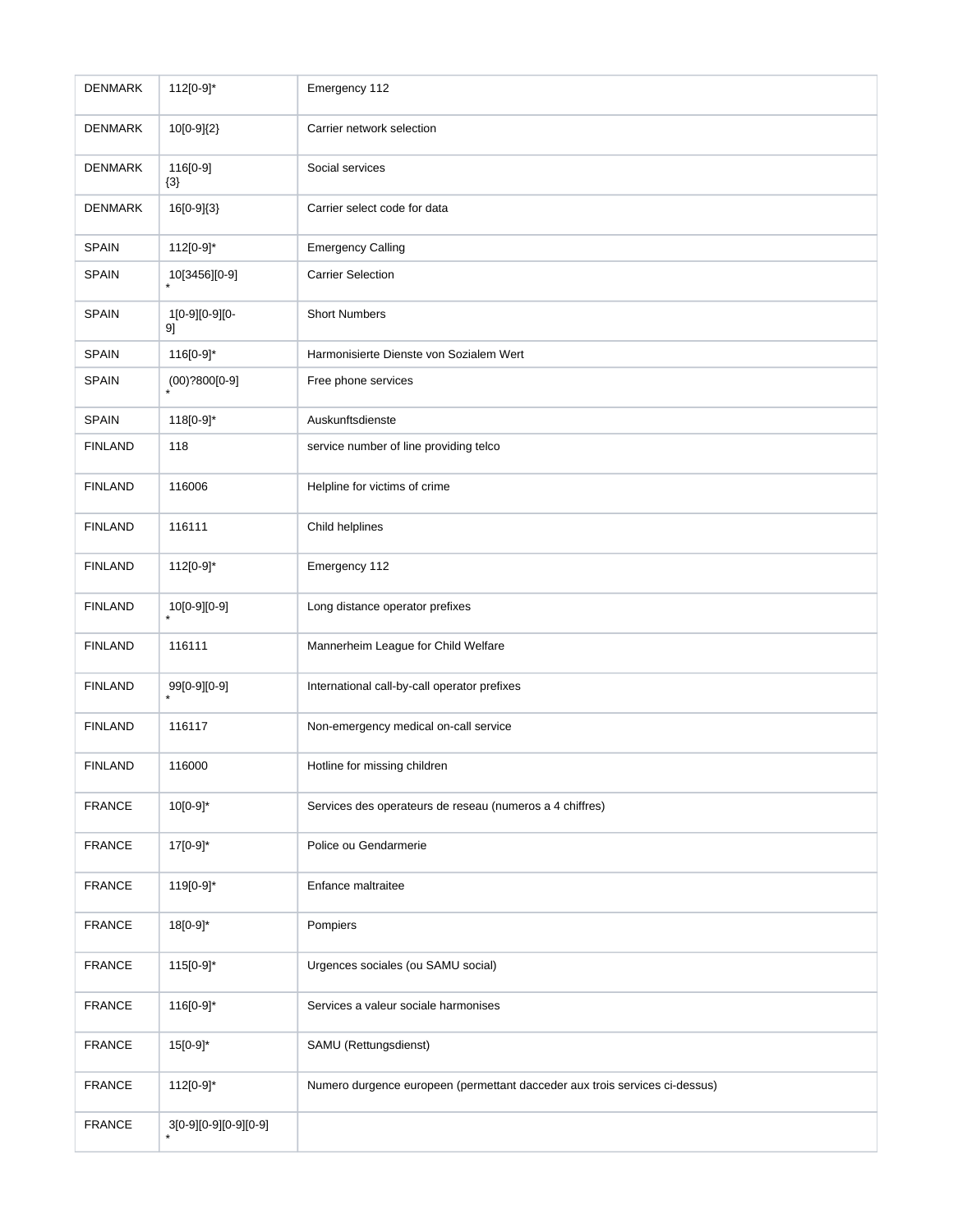| <b>FRANCE</b>                   | 118[0-9]*            | Services de renseignements telephoniques (numeros a 6 chiffres) |
|---------------------------------|----------------------|-----------------------------------------------------------------|
| <b>FRANCE</b>                   | 16[0-9]*             | Selection du transporteur (prefixes a 1 ou 4 chiffres)          |
| <b>GEORGIA</b>                  | $1\ldots\ldots$      | Emergency                                                       |
| GREECE                          | 1591[0-9]            | <b>Forest Fire</b>                                              |
| <b>GREECE</b>                   | 116[0-9]*            | Social Numbers                                                  |
| <b>GREECE</b>                   | 108[0-9]*            | Coast Guard                                                     |
| <b>GREECE</b>                   | $(00)$ ?800[0-9]     | Free phone services                                             |
| <b>GREECE</b>                   | 199[0-9]*            | Fire                                                            |
| <b>GREECE</b>                   | 100[0-9]*            | Police                                                          |
| <b>GREECE</b>                   | 166[0-9]*            | Ambulance                                                       |
| GREECE                          | 112[0-9]*            | Emergency                                                       |
| <b>HONGKON</b><br>G             | $[0-9]$ *            | Deactivation of number normalization                            |
| <b>CROATIA</b>                  | $1\ldots\ldots$      | Emergency                                                       |
| <b>TBR21</b>                    | 107                  | <b>Emergency Police</b>                                         |
| <b>TBR21</b>                    | 105                  | <b>Emergency Fire</b>                                           |
| <b>TBR21</b>                    | 104                  | Emergency Ambulance                                             |
| <b>TBR21</b>                    | 112                  | Emergency                                                       |
| <b>ITALY</b>                    | 113[0-9]*            | Carabinieri                                                     |
| <b>ITALY</b>                    | 115[0-9]*            | Fire Service (Vigili del Fuoco)                                 |
| <b>ITALY</b>                    | 114[0-9]*            | Youth child helpline (treatment/abuse)                          |
| <b>ITALY</b>                    | 19696[0-9]           | Helpline for Children                                           |
| <b>ITALY</b>                    | $(00)$ ?80[0,3][0-9] | Free phone services                                             |
| <b>ITALY</b>                    | 118[0-9]*            | Ambulance                                                       |
| <b>ITALY</b>                    | 112[0-9]*            | Emergency                                                       |
| <b>ITALY</b>                    | 117[0-9]*            | Guardia di Finanza                                              |
| <b>ITALY</b>                    | 15[0-9][0-9][0-9]    | Other Emergency and Info Services                               |
| <b>ITALY</b>                    | 116[0-9]*            | Harmonized numbers for hamonized services of social value       |
| <b>COMOROS</b>                  | $[0-9]$ *            | Deactivation of number normalization                            |
| <b>LIECHTENS</b><br><b>TEIN</b> | 147                  | Helpline for children and juvenile in Liechtenstein             |
| <b>LIECHTENS</b><br><b>TEIN</b> | 118                  | Fire department                                                 |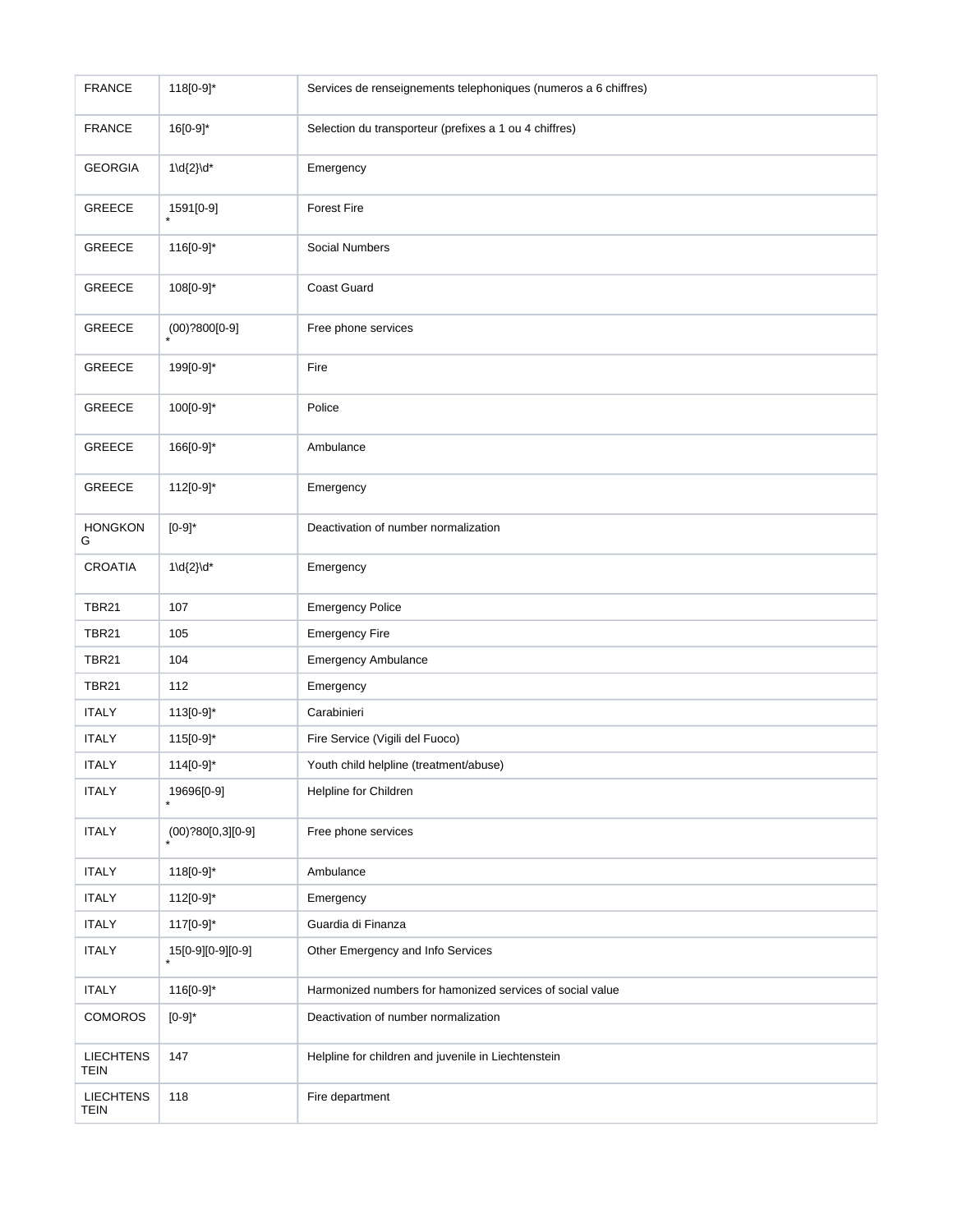| <b>LIECHTENS</b><br><b>TEIN</b> | 150                                           | Automatic alarm service                            |
|---------------------------------|-----------------------------------------------|----------------------------------------------------|
| <b>LIECHTENS</b><br>TEIN        | 10[011020206699]                              | <b>Carrier Selection Code</b>                      |
| <b>LIECHTENS</b><br><b>TEIN</b> | 117                                           | Police                                             |
| <b>LIECHTENS</b><br>TEIN        | 144                                           | Ambulance                                          |
| <b>LIECHTENS</b><br>TEIN        | 181[18]                                       | Telephone directory service                        |
| <b>LIECHTENS</b><br><b>TEIN</b> | 112                                           | European Emergency Number                          |
| <b>LIECHTENS</b><br><b>TEIN</b> | 145                                           | TOX-Center (Zurich)                                |
| <b>LIECHTENS</b><br><b>TEIN</b> | 1145                                          | Blinds inquiry and exchange                        |
| <b>LIECHTENS</b><br><b>TEIN</b> | 143                                           | Die Dargebotene Hand charity                       |
| LITHUANIA                       | $[0-9]$ *                                     | Deactivation of number normalization               |
| <b>TBR21</b>                    | 112                                           | Emergency Medical Help/Ambulance/Fire/Vet/Doctors  |
| <b>TBR21</b>                    | 113                                           | <b>Emergency Police</b>                            |
| LATVIA                          | $[0-9]$ *                                     | Deactivation of number normalization               |
| <b>MALTA</b>                    | 119                                           | Criminal activity                                  |
| <b>MALTA</b>                    | $1\ddot{\text{d}}\text{d}^*$                  | Others                                             |
| <b>MALTA</b>                    | 112                                           | Emergency                                          |
| NETHERLA<br><b>NDS</b>          | 114[0-9]*                                     | Standardized European Short Number Services        |
| NETHERLA<br><b>NDS</b>          | 12[0-9][0-9][0-9]                             | <b>Standardized Carrier Service Codes</b>          |
| NETHERLA<br><b>NDS</b>          | 144[0-9]*                                     | <b>Animal Rescue Service</b>                       |
| NETHERLA<br><b>NDS</b>          | $111[0-9]$ *                                  | <b>Standardized European Short Number Services</b> |
| NETHERLA<br><b>NDS</b>          | 16[0-9][0-9][0-9]                             | <b>Carrier Select Prefixes</b>                     |
| NETHERLA<br><b>NDS</b>          | 115[0-9]*                                     | Standardized European Short Number Services        |
| <b>NETHERLA</b><br>NDS.         | 18[0-9][0-9][0-9]                             | Number Information                                 |
| <b>NETHERLA</b><br><b>NDS</b>   | 14[0-9][0-9][0-9][0-9]                        | public authorities                                 |
| NETHERLA<br><b>NDS</b>          | $112[0-9]$ *                                  | Emergency                                          |
| <b>NETHERLA</b><br><b>NDS</b>   | 116[0-9][0-9][0-9][0-9]                       | Harmonisierte Dienste von sozialem Wert            |
| NETHERLA<br>NDS                 | 10[0-9][0-9][0-9][0-9][0-<br>$9$ <sup>*</sup> | <b>Carrier Selection</b>                           |
| NETHERLA<br><b>NDS</b>          | 113[0-9]*                                     | Standardized European Short Number Services        |
| NETHERLA<br><b>NDS</b>          | 110[0-9]*                                     | Standardized European Short Number Services        |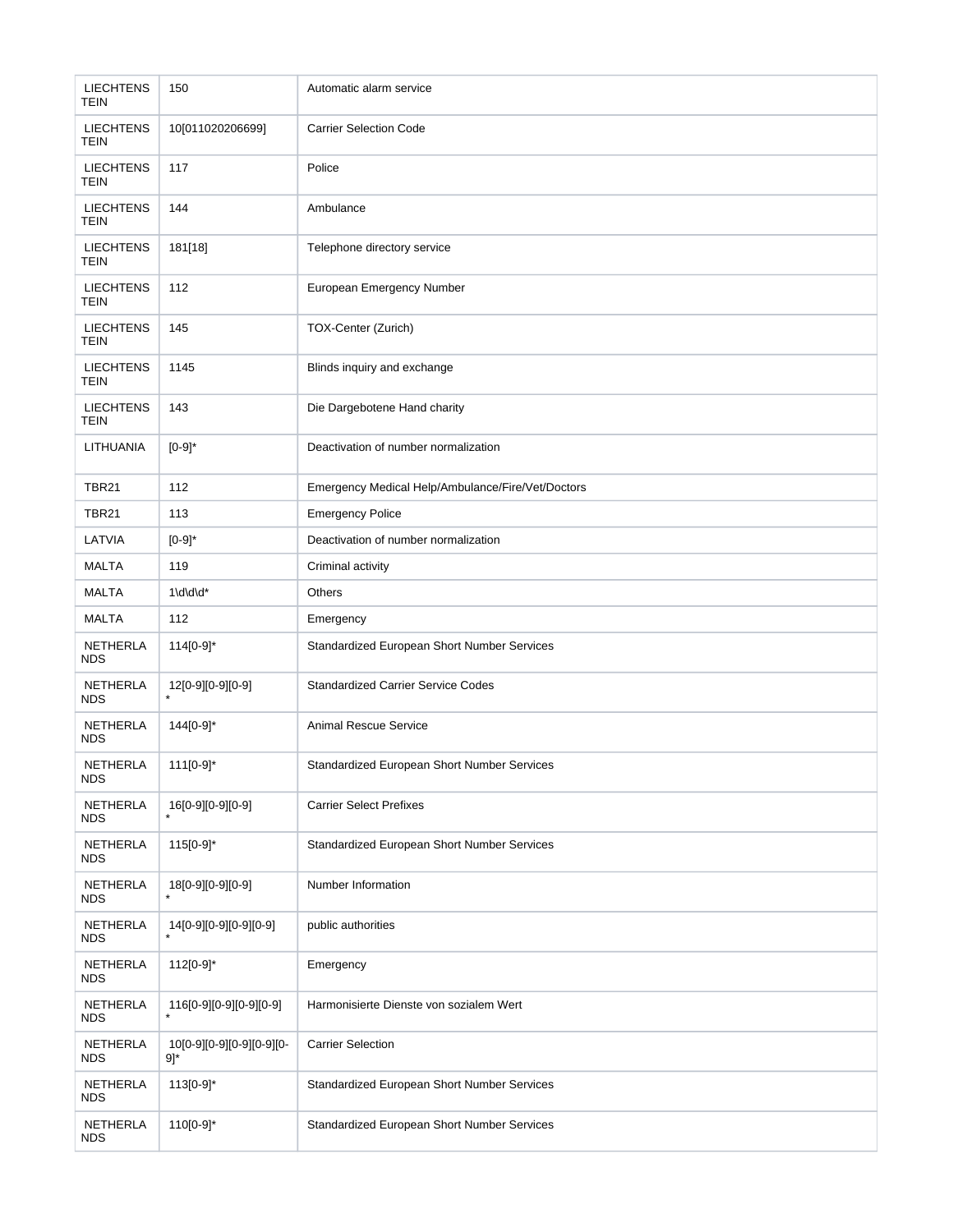| <b>NORWAY</b>         | 116111                             | Harmonisierte Dienste 116111            |
|-----------------------|------------------------------------|-----------------------------------------|
| <b>NORWAY</b>         | 110                                | Emergency 110                           |
| <b>NORWAY</b>         | 112                                | Emergency 112                           |
| <b>NORWAY</b>         | 116116                             | Harmonisierte Dienste 116116            |
| <b>NORWAY</b>         | 113                                | Emergency 113                           |
| NEWZEALA<br><b>ND</b> | $1\ldots\ldots\ldots$              | Emergency                               |
| <b>POLAND</b>         | 993[0-9]*                          | Heating brigade                         |
| <b>POLAND</b>         | 984[0-9]*                          | River rescue service                    |
| <b>POLAND</b>         | 992[0-9]*                          | Gas brigade                             |
| <b>POLAND</b>         | 118[0-9][0-9][0-9][0-9]            | Auskunftsdienste                        |
| <b>POLAND</b>         | 991[0-9]*                          | Power stations brigade                  |
| <b>POLAND</b>         | 987[0-9]*                          | Crisis management centers               |
| <b>POLAND</b>         | 997[0-9]*                          | Police                                  |
| <b>POLAND</b>         | 996[0-9]*                          | Anti terrorist emergency number         |
| <b>POLAND</b>         | 112[0-9]*                          | Emergency                               |
| <b>POLAND</b>         | 986[0-9]*                          | Municipal police                        |
| <b>POLAND</b>         | 116[0-9][0-9][0-9][0-9]<br>$\star$ | Harmonisierte Dienste von Sozialem Wert |
| <b>POLAND</b>         | 995[0-9]*                          | Child alert                             |
| <b>POLAND</b>         | 999[0-9]*                          | Ambulance                               |
| <b>POLAND</b>         | 985[0-9]*                          | Mountain sea rescue service             |
| <b>POLAND</b>         | 998[0-9]*                          | Fire brigade                            |
| <b>POLAND</b>         | 994[0-9]*                          | Waterworks brigade                      |
| <b>PORTUGAL</b>       | 117[0-9]*                          | Emergency 117                           |
| PORTUGAL              | $[0-9]$ *                          | Deactivation of number normalization    |
| PORTUGAL              | $(00)$ ?800[0-9]                   | Free phone services                     |
| PORTUGAL              | 112[0-9]*                          | Emergency 112                           |
| SWEDEN                | 118[0-9][0-9]                      | Number enquiries                        |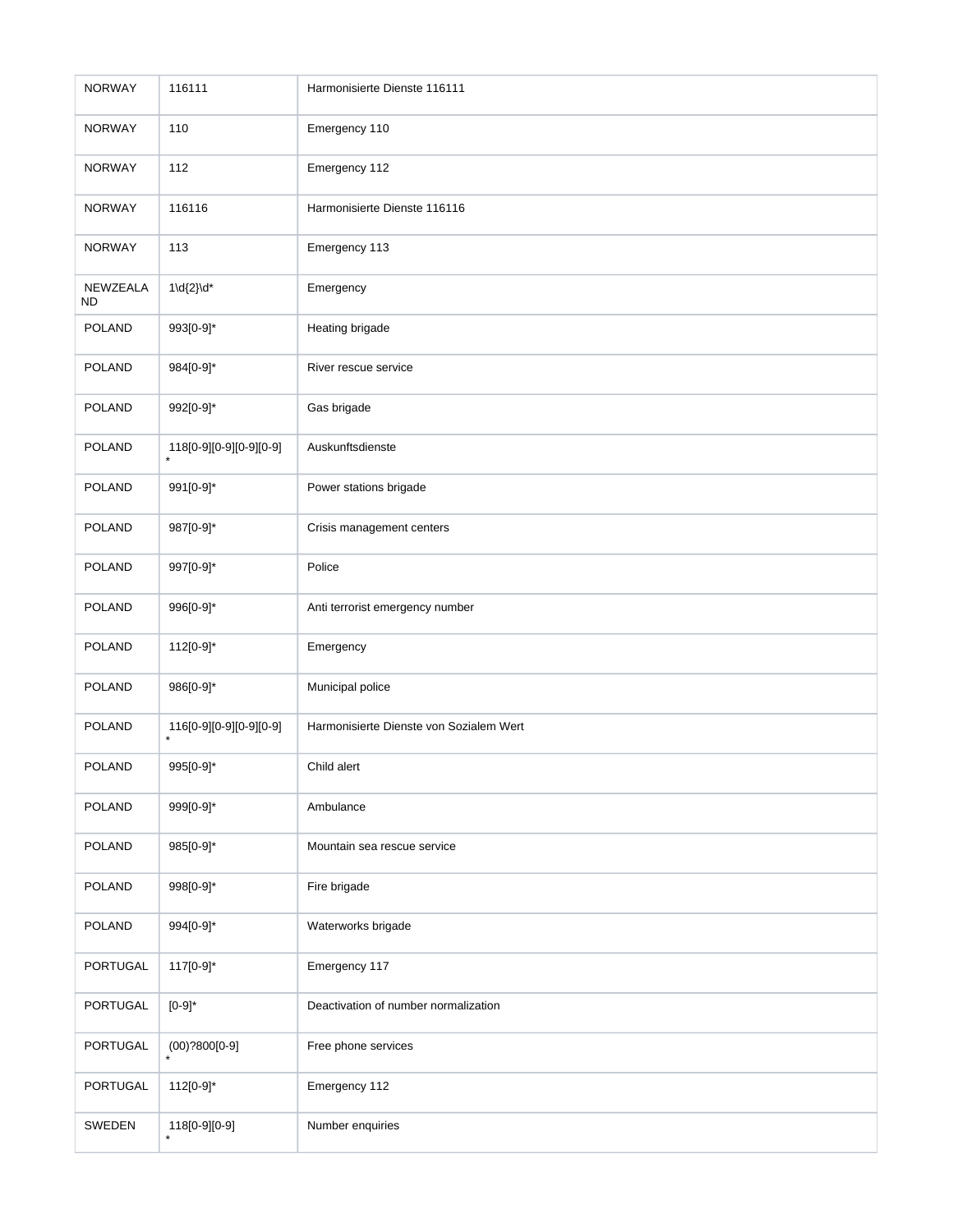| <b>SWEDEN</b>        | 112[0-9]*               | Emergency 112                                           |
|----------------------|-------------------------|---------------------------------------------------------|
| SWEDEN               | 116[0-9][0-9][0-9][0-9] | Harmonisierte Dienste von sozialem Wert                 |
| SWEDEN               | 1177                    | Health care advice                                      |
| SWEDEN               | 11414[0-9]              | Police - non emergency                                  |
| <b>SINGAPOR</b><br>Е | $[0-9]$ *               | Deactivation of number normalization                    |
| <b>SLOVENIA</b>      | $1\ldots\ldots$         | Emergency                                               |
| <b>CZECH</b>         | 112[0-9]*               | Emergency 112                                           |
| <b>CZECH</b>         | 158[0-9]*               | Emergency 158 Police                                    |
| <b>CZECH</b>         | 155[0-9]*               | Emergency 155 Ambulance                                 |
| <b>CZECH</b>         | 150[0-9]*               | Emergency 150 Fire                                      |
| SWAZILAND            | $[0-9]^{*}$             | Deactivation of number normalization                    |
| <b>EASTTIMOR</b>     | $[0-9]$ *               | Deactivation of number normalization                    |
| <b>TUNISIA</b>       | $[0-9]^{*}$             | Deactivation of number normalization                    |
| <b>TURKEY</b>        | 155                     | Emergency                                               |
| <b>TURKEY</b>        | 156                     | <b>Emergency Gendarmerie</b>                            |
| <b>TURKEY</b>        | 177                     | <b>Emergency Forest Fire</b>                            |
| <b>TURKEY</b>        | 158                     | <b>Emergency Coast Guard</b>                            |
| <b>TURKEY</b>        | 110                     | Emergency 110 Police                                    |
| <b>TURKEY</b>        | 112                     | Emergency 112 Fire                                      |
| <b>TBR21</b>         | 103                     | <b>Emergency Ambulance</b>                              |
| <b>TBR21</b>         | 112                     | <b>Emergency Fire</b>                                   |
| <b>TBR21</b>         | 102                     | <b>Emergency Police</b>                                 |
| <b>TBR21</b>         | 104                     | <b>Emergency Gas Leaks</b>                              |
| <b>TBR21</b>         | 101                     | <b>Emergency Fire</b>                                   |
| UK                   | 1800[0-9][0-9]          | Access to Voice Text Services for the Deaf              |
| UK                   | 123[0-9]*               | Speaking Clock                                          |
| UK                   | 999[0-9]*               | Emergency                                               |
| UK                   | 155[0-9]*               | Aufkunftsdienst                                         |
| UK                   | 112[0-9]*               | Emergency                                               |
| UK                   | 118[0-9][0-9][0-9][0-9] | Auskunftsdienste                                        |
| UK                   | 195[0-9]*               | Access to Blind & Disabled Directory Enquiry Facilities |
| UK                   | 101[0-9]*               | Emergency                                               |